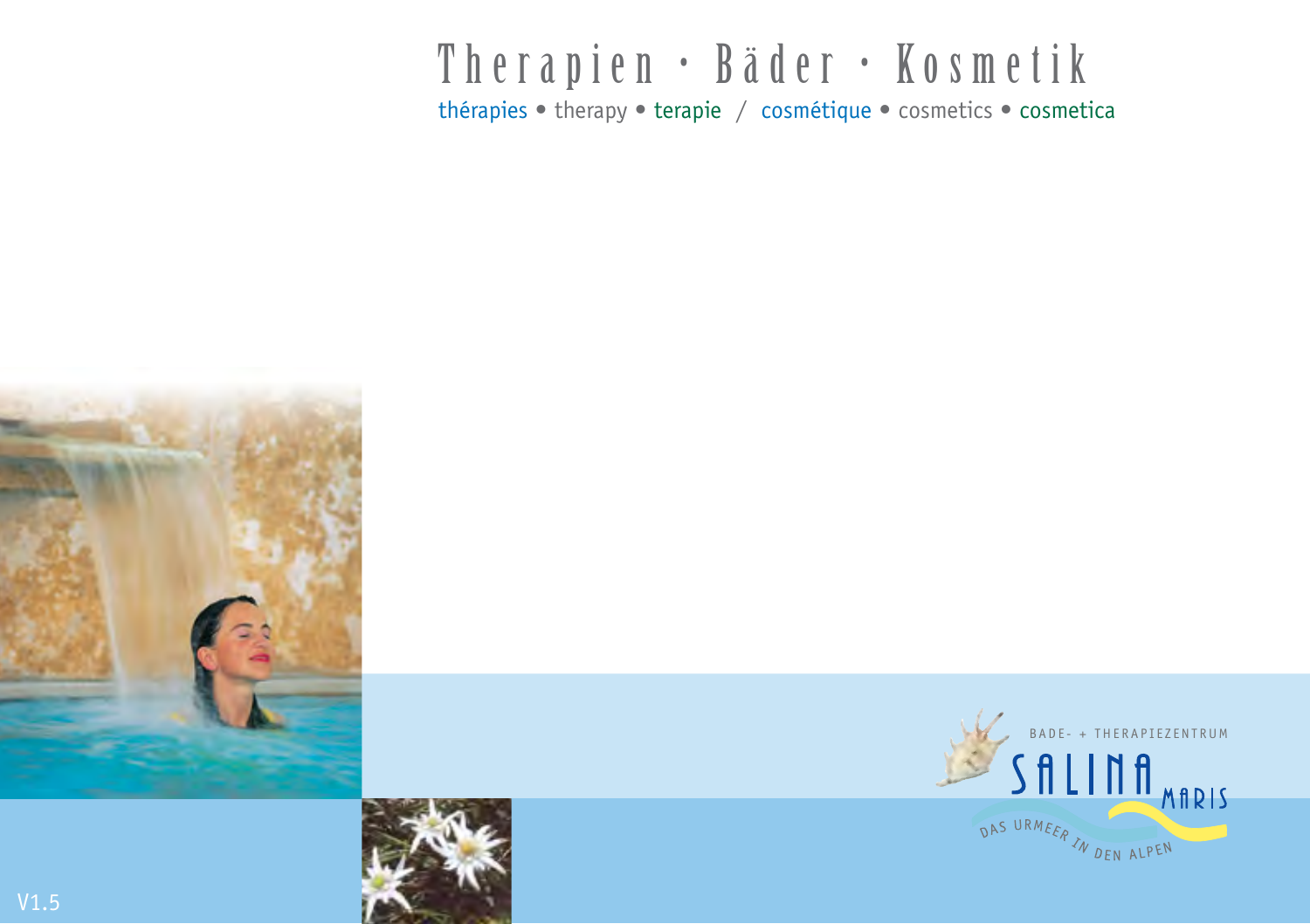| THERAPIEN<br><b>Thérapies</b><br><b>Therapies</b><br><b>Terapie</b>                        | Physiotherapie<br>physiothérapie • physiotherapy • fisioterapia                                                                                                                                                                           | 25 Min.<br>55 Min. | 52.00<br>96.00  |
|--------------------------------------------------------------------------------------------|-------------------------------------------------------------------------------------------------------------------------------------------------------------------------------------------------------------------------------------------|--------------------|-----------------|
|                                                                                            | Manualtherapeutischer Befund und Behandlungsempfehlung<br>expertise manuelle thérapeutique et conseil de traitement · Manual therapeutic evaluation<br>and treatment advice • Accertamento manuale terapeutico e consiglio di trattamento | 25 Min.            | 52.00           |
|                                                                                            | Klassische Teilmassage<br>massage partiel classique · classical partial massage · massaggio parziale classico                                                                                                                             | 25 Min.            | 52.00           |
| Leitung: Simon Camenzind<br>Dipl. Physiotherapeut<br>Florian Fercher<br>Naturheilpraktiker | Ganzkörpermassage<br>massage complet • whole-body massage • massaggio integrale                                                                                                                                                           | 55 Min.            | 96.00           |
|                                                                                            | Entspannungsmassage, Esalen basiert<br>Massage relaxant basé sur Esalen · Relax massage based on Esalen ·<br>Massaggio rilassante basato su Esalen                                                                                        | 55 Min.<br>85 Min. | 96.00<br>135.00 |
|                                                                                            | Teenager-Entspannungsmassage<br>Massage relaxant pour les adolescents . Relax massage for teens .<br>Massaggio per gli adolescenti                                                                                                        | 25 Min.<br>40 Min. | 52.00<br>76.00  |
|                                                                                            | Lomi Lomi Nui - hawaiianische Tempelheilmassage<br>massage de temple hawaiien · hawaiian temple massage · massaggio del tempio hawaiano                                                                                                   | 80 Min.            | 150.00          |
|                                                                                            | Reiki - japanische Therapie<br>thérapie japonaise · japanese therapy · terapia giapponese                                                                                                                                                 | 25 Min.            | 52.00           |
|                                                                                            | <b>Matterhorn Hot Stone Massage</b>                                                                                                                                                                                                       | 65 Min.            | 125.00          |
|                                                                                            | Lymphdrainage<br>drainage lympatique . lymphatic draining . drenaggio linfatico                                                                                                                                                           | 40 Min.            | 78.00           |
|                                                                                            | <b>Fussreflexzonenmassage</b><br>Réflexologie plantaire · reflexology · massaggio plantare                                                                                                                                                | 55 Min.            | 96.00           |

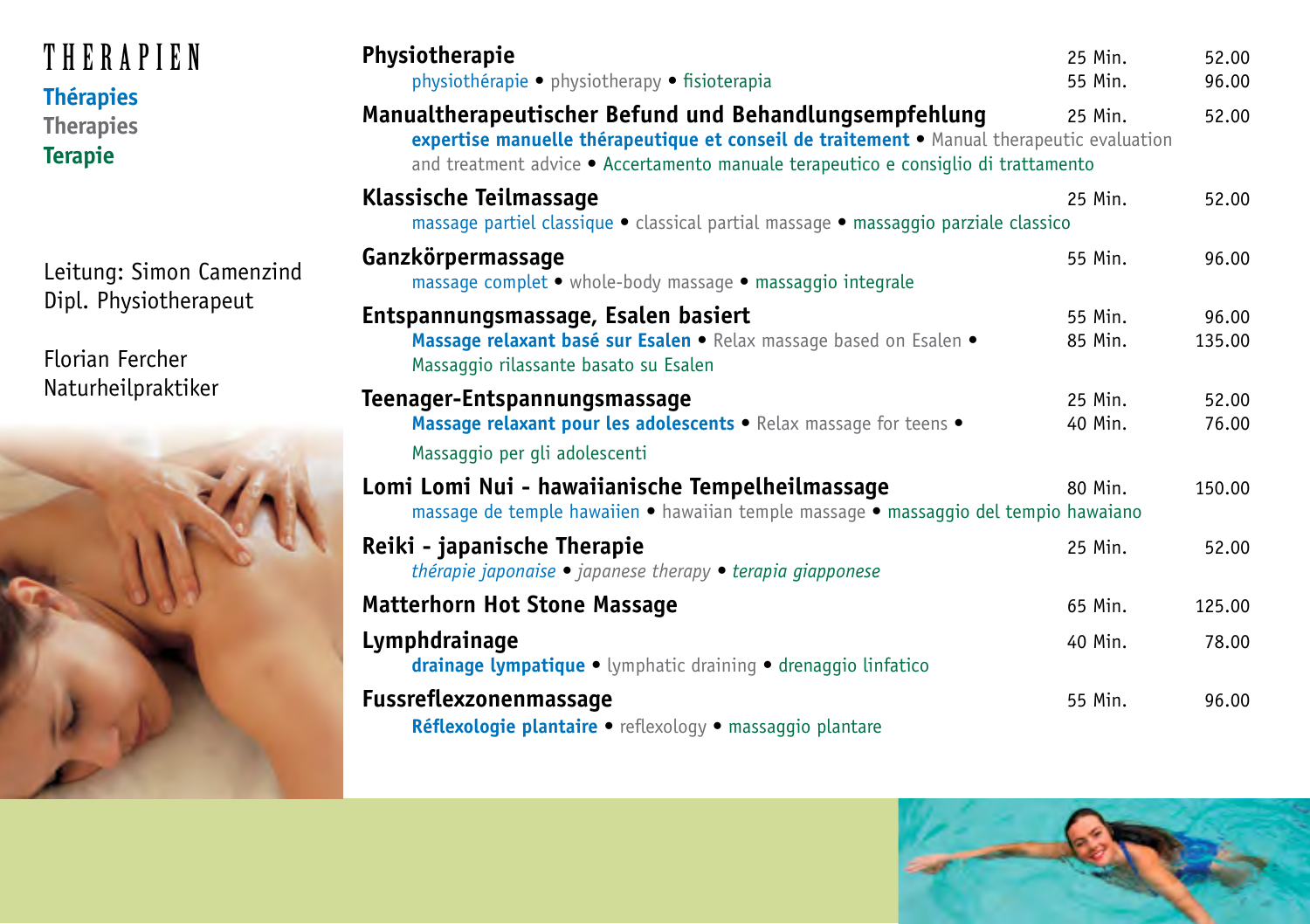| WICKEL + BÄDER<br>enveloppements + bains<br>packs + baths<br>impacchi + bagni                                                                                                       | Sole- oder Heuwickel<br>enveloppement de saumure ou de foin · salt or hay packs · impacchi di sale o di fieno                                                                                                                                                                                                                                                                                                                                                                                                                                         | 20 Min.            | 39.00          |
|-------------------------------------------------------------------------------------------------------------------------------------------------------------------------------------|-------------------------------------------------------------------------------------------------------------------------------------------------------------------------------------------------------------------------------------------------------------------------------------------------------------------------------------------------------------------------------------------------------------------------------------------------------------------------------------------------------------------------------------------------------|--------------------|----------------|
|                                                                                                                                                                                     | Algen- oder Meerschlammpackung (Ganz- oder Teilkörper-Packung)<br>enveloppement d'algues ou de boue marine · algae packs · impacchi di alghe                                                                                                                                                                                                                                                                                                                                                                                                          | 25 Min.<br>40 Min. | 52.00<br>78.00 |
|                                                                                                                                                                                     | Aromabad im Whirlpool, Hydroxeur'<br>bain aromatique dans le jacuzzi · aromatic baths in the jacuzzi · bagno con aromi nella jacuzzi                                                                                                                                                                                                                                                                                                                                                                                                                  | 20 Min.            | 31.00          |
|                                                                                                                                                                                     | Cleopatra-Bad im Whirlpool, Hydroxeur'<br>bain Cléopâtre dans le jacuzzi • Cleopatra bath in the jacuzzi • bagno Cleopatra nella jacuzzi                                                                                                                                                                                                                                                                                                                                                                                                              | 20 Min.            | 48.00          |
| <b>TEN</b><br>traditionelle Europäische<br>Naturheilkunde · naturopathie<br>traditionnelle européenne • tra-<br>ditional European Naturopathy .<br>Naturopatia tradizionale europea | <b>NEU! Traditionelle Europäische Naturheilkunde (TEN)</b><br>(Atemtherapie, Phytotherapie, Hydrotherapie, Test der Meridiane, Meditation,<br>Spagyrik) · naturopathie traditionnelle européenne (thérapie respiratoire,<br>phytothérapie, hydrothérapie, tester les méridiens, méditation) • traditional<br>European Naturopathy (respiratory therapy, herbal medicine, hydrotherapy, test of<br>the meridians, meditation) • Naturopatia tradizionale europea (terapia respiratoria,<br>fitoterapia, idroterapia, testare i meridiani, meditazione) | 40 Min.            | 85.00          |
|                                                                                                                                                                                     | Relaxprogramm "TEN"<br>Mandelölpackung, Massage mit Walliser Fichtenöl, Johanniswickel •<br>"Relaxation TEN" Enveloppement d'huile d'amandes, massage avec l'huile d'épicéa locaux •<br>"Relaxation TEN" Almond oil wrap, massage with pine oil from the Valais •<br>"Relax TEN" Impacco di olio di mandorle, massaggio con olio di pino del Vallese                                                                                                                                                                                                  | 55 Min.            | 108.00         |
|                                                                                                                                                                                     | "TEN" zum Geniessen 2 Aroma-Atemtherapien, 2 Massagen mit einheimischem Aroma-Öl,<br>1 romantisches Bad im Whirlpool mit Fichtenöl • "TEN" pour profiter: 2 aromathérapies<br>respiratoire, 2 massages à l'huile d'arômes locaux, bain aromatique à l'épicéa dans le jacuzzi ●<br>"TEN" to relax: 2 respiratory aromatherapy, 2 massages with local oil, aromatic bath in the jacuzzi .<br>"TEN" per rilassarsi: 2 Aromaterapie respiratorie, 2 massagi con olio, bagno nella jacuzzi                                                                 |                    | 575.00         |
|                                                                                                                                                                                     |                                                                                                                                                                                                                                                                                                                                                                                                                                                                                                                                                       |                    |                |

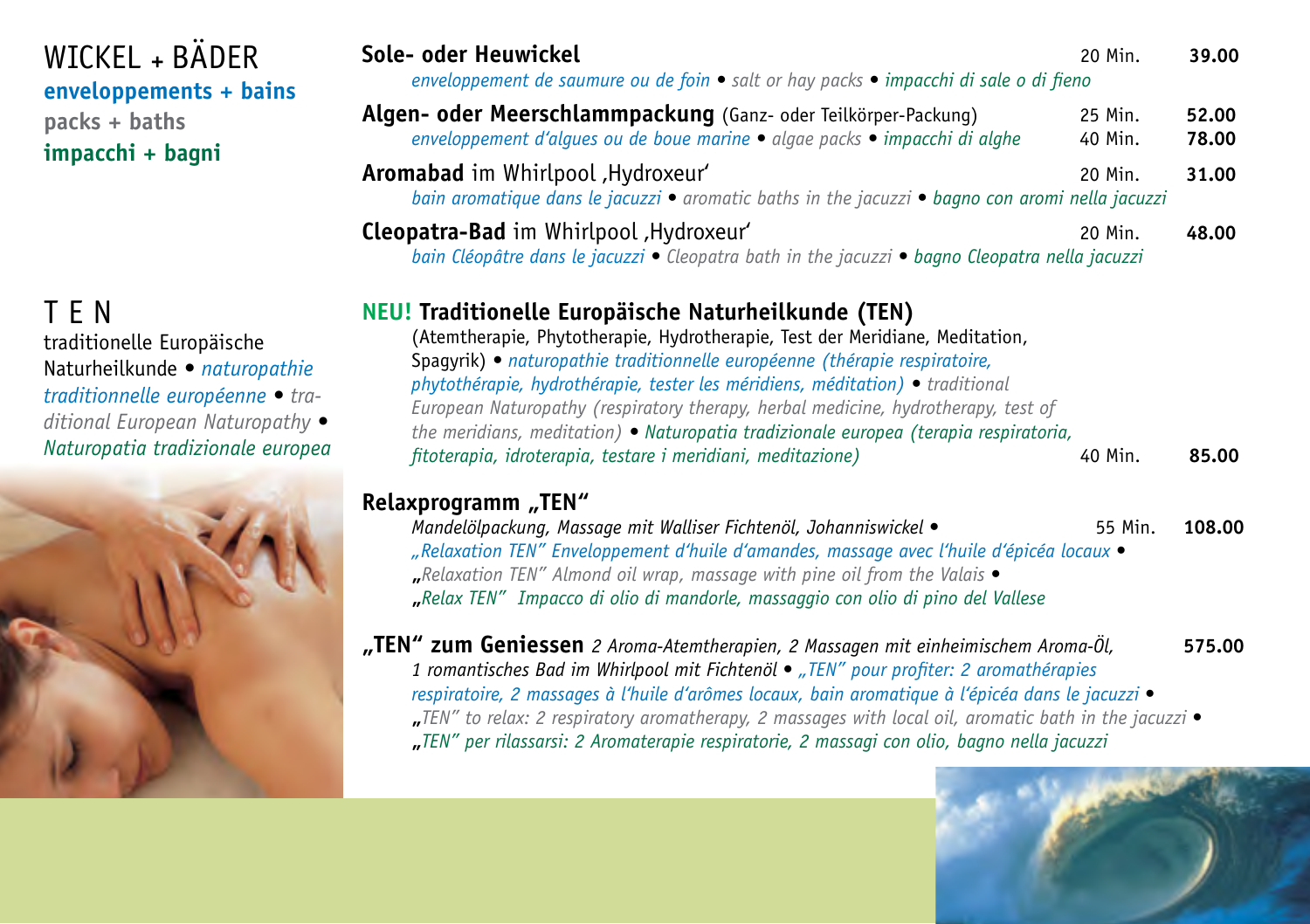### KOSMETIK **cosmétique cosmetics cosmetica**

### Kosmetik: Sabina Schmidt



## **Kosmetische Hand- + Fusspflege • Traitement cosmétique des mains et des pieds •**

**Cosmetic hand and foot treatment • Trattamento cosmetico delle mani e dei piedi**

- Ü *Handpflege* **manucure hand treatment Trattamento delle mani** 40 Min. 56.00 *mit Lack und Massage •* **avec vernis et massage • manicure and massage • con smalto e massaggio** 70 Min. 89.00 Ü *Fusspflege •* **pédicure • foot treatment • Trattamento dei piedi** 55 Min. 76.00
	- *mit Lack und Massage* **avec vernis et massage pedicure and massage** 85 Min. 110.00

#### **Make-up • Maquillage • Make-up • Make-up**

- Ü **Wimpern + Brauen färben + Korrektur Coloration + correction des cils et des sourcils** 50.00 **Tinting + correction of eyelashes and eyebrows • Tintura + correzione delle ciglie e delle sopracciglie** Ü **Wimpern färben • Coloration des cils • Tinting of the eyelashes • Tintura delle ciglie** 25.00
- Ü **Brauen färben Coloration des sourcils Tinting of the eyebrows Tintura delle sopracciglie** 15.00
- Ü **Augenbrauenkorrektur Correction des sourcils Correction of the eyebrows** 30.00

| "Meer" Figur - Schlankheitskur<br>Schlankheitsbäder, Massagen, Körperpeeling, Schlankheitspackungen • Tag • jour • day • giorno<br>"Sirène" Bains amaigrissants, massages, peeling du corps, enveloppements amaigrissants ●<br>"Mermaid" Slimmingbaths, massages, body peeling, slimming packs .<br>"Sirena" Bagni dimagranti, massaggi, peeling del corpo, impacchi dimagranti                           | Woche • semaine • week • settimana | 525.00<br>155.00 |
|-----------------------------------------------------------------------------------------------------------------------------------------------------------------------------------------------------------------------------------------------------------------------------------------------------------------------------------------------------------------------------------------------------------|------------------------------------|------------------|
| "Meer" Entspannung - Antistresskur<br>Entspannungsbäder, Entspannungsmassagen, Packungen, Körperpeeling • Tag · jour · day · giorno 175.00<br>"Vague berçante" Bains et massages relaxants, enveloppements, peeling du corps •<br>$_{n}$ Relax and float" Relaxing baths and massages, packs and body peeling $\bullet$<br>"Ninnananna del mare" Bagni e massaggi rilassanti, impacchi, peeling del corpo | Woche • semaine • week • settimana | 575.00           |
| "Meer" Leichtigkeit - Leichte Beine<br>Fuss- und Beinmassage, Solewickel der Beine ·                                                                                                                                                                                                                                                                                                                      | 55 Min.                            | 95.00            |

- *"Vague dansante" Massage des pieds et des jambes, enveloppement de saumure*
- *"Waltzing waves" Foot and leg massages, salt packs for the legs*
- *"Onda danzante" Massaggio dei piedi e delle gambe, impacchi di sale per le gambe*

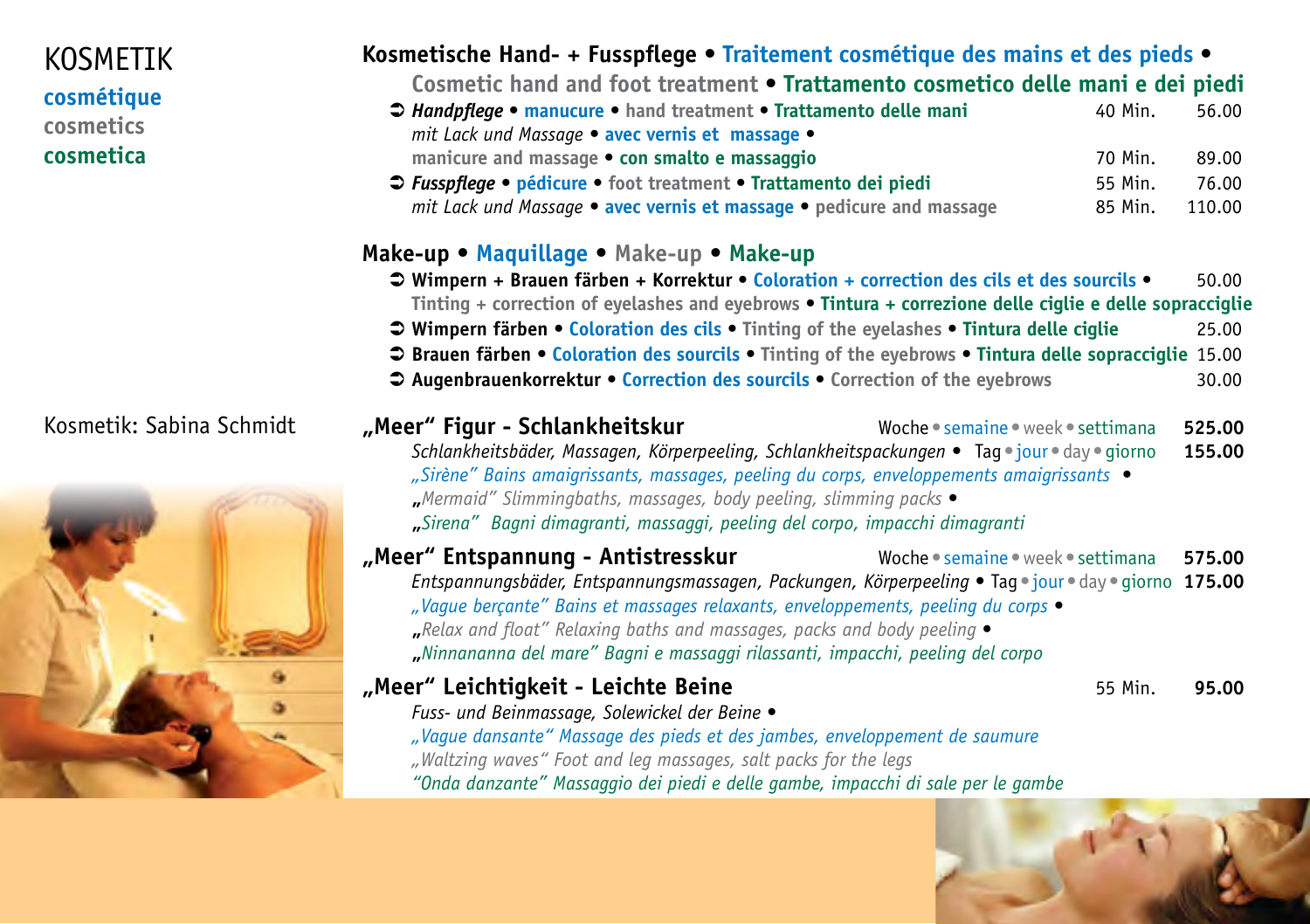# KOSMETIK

**cosmétique cosmetics cosmetica**





### **Gesichtsbehandlung • Traitement du visage • facial treatment • Trattamento del viso**

- Ü **KLASSISCH: Reinigung, Peeling, Ausreinigen der Haut, Augenbrauenkorrektur, Gesichts- + Decoltéé-Massage, Maske, Pflegecreme** 100 Min. 135.00 **CLASSIQUE***: Nettoyage, peeling, purification, correction des sourcils, masque, massage du visage, crème de soin* **CLASSIC***: Cleaning, peeling, purification, correction of the eyebrows, mask, massage (face and lower neck)* **CLASSICO***: Pulizia, peeling, purificazione, correzione delle sopracciglia, maschera, massagio della faccia*
- Ü **SENSITIV** *für die empfindliche Haut: Reinigung, Peeling, Massage, Maske, Pflegecreme* 55 Min. 91.00 **SENSIBLE** *- pour peau sensible avec purification, peeling, massage, masque, crème de soin* **SENSITIVE** *- for sensitive skin with cleaning, peeling, massage, mask, care cream* **SENSITIVE** *- per pelli sensibili con pulizia, peeling, massaggio, maschera, crema di cura*
- Ü **ANTI-AGING** *Reinigung, Peeling, kühle Massage, Maske, Pflegecrème* 70 Min. 107.00 **ANTI-AGING** *- purification, peeling, massage frais, masque, crème de soin* **ANTI-AGING** *- cleaning, peeling, refreshing massage, mask, care cream* **ANTI-AGING** *- pulizia, peeling, massaggio fresco, maschera, crema di cura*

### **Luxuskörperpeeling** 55 Min. 72.00

**peeling de luxe du corps • luxurious body peeling • peeling gran lusso del corpo**

| Haarentfernung • Epilation • Depilation • Depilazione | auf Anfrage • sur demande |
|-------------------------------------------------------|---------------------------|
| <b>mit Wachs • à la cire •</b> with wax • con cera    | on demand ● su richiesta  |

### **Männer Spezial • spécial homme •** special for men • speciale "uomo"

- Ü *Gesichtsbehandlung verbunden mit einer kurzen, entspannenden Massage •* 100 Min. 135.00 *traitement visage combiné avec un petit massage relaxant • facial treatment with a short relaxing massage • Trattamento facciale abbinato ad un piccolo massaggio rilassante*
- Ü *Rückenpeeling verbunden mit einer entspannenden Rückenmassage •* 40 Min. 70.00 *Peeling du dos combiné avec un massage du dos relaxant • Peeling of the back combined with a relaxing massage of the back • Peeling del dorso abbinato ad un massaggio rilassante del dorso*